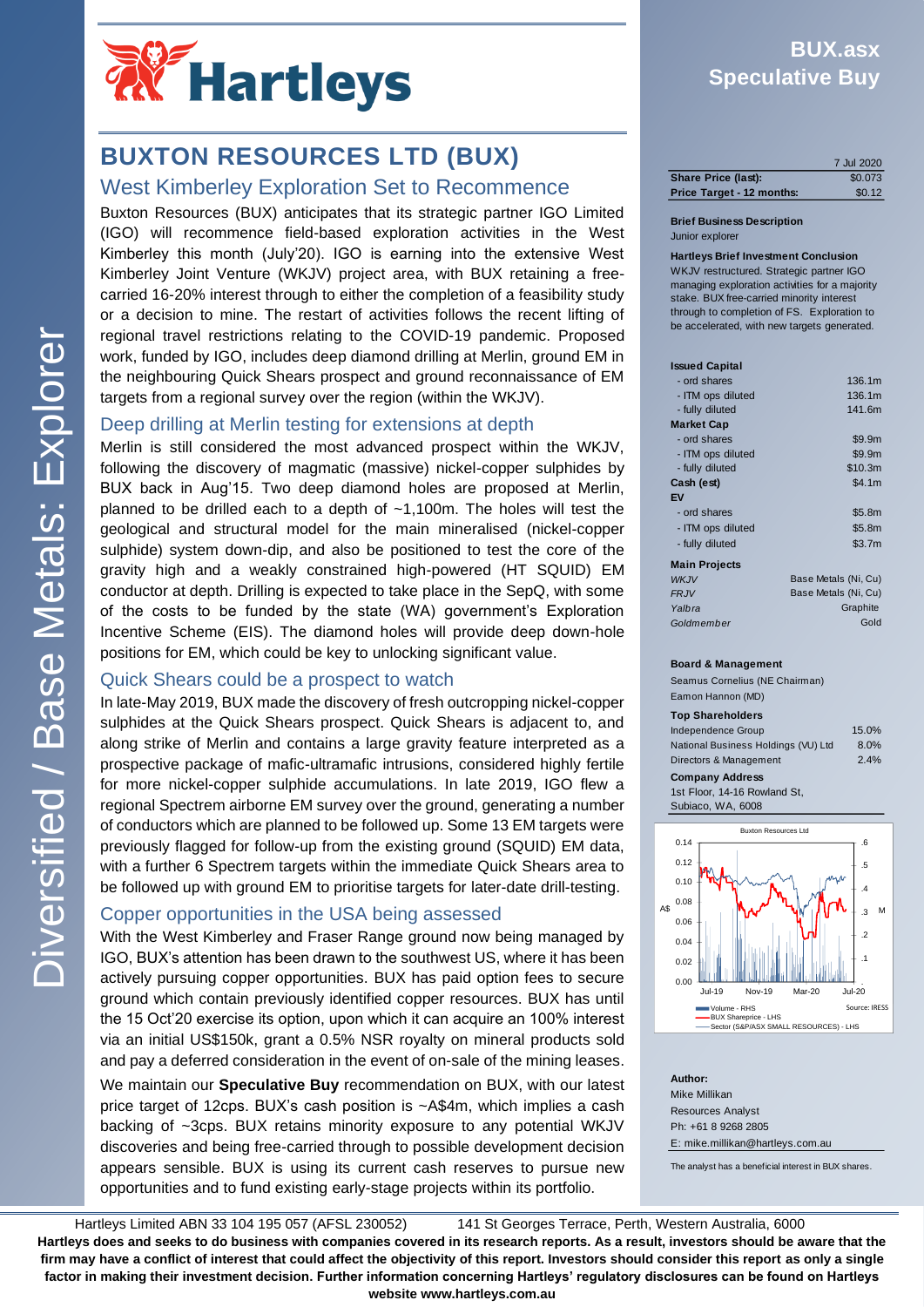# SUMMARY PAGE

| <b>Buxton Resources Limited</b><br><b>BUX</b> | <b>Share Price</b><br>\$0,073 |                                     |                               | <b>Jul-20</b><br><b>Speculative Buy</b> |
|-----------------------------------------------|-------------------------------|-------------------------------------|-------------------------------|-----------------------------------------|
| Key Market Information                        |                               | <b>Directors</b>                    |                               | <b>Company Details</b>                  |
| <b>Share Price</b>                            | \$0.073                       | Seamus Cornelius (NE Chairman)      | 1st Floor, 14-16 Row land St, |                                         |
| <b>Market Capitalisation</b>                  | \$9.9 <sub>m</sub>            | Eamon Hannon (MD)                   |                               | Subiaco, WA, 6008                       |
| Net Cash (debt)                               | \$4.1m                        | Anthony Maslin (NED)                |                               | +61 8 9380 6063                         |
| <b>Issued Capital</b>                         | 136.1m                        | Feng (Frank) Xue (NED)              |                               |                                         |
| Issued Capital (fully diluted ITM options)    | 136.1m                        | Stuart Fogarty (NED)                | www.buxtonresources.com.au    |                                         |
| <b>Issued Capital (fully diluted)</b>         | 141.6m                        |                                     |                               |                                         |
| Options                                       | 15,00m @ A\$0.16              |                                     |                               |                                         |
| $EV - or ds$                                  | \$5.8m                        | <b>Top Shareholders (est)</b>       | m shs                         | %                                       |
| EV - ITM options                              | \$5.8m                        | Independence Group                  | 20.41                         | 15.0%                                   |
| EV - fully diluted                            | \$3.7m                        | National Business Holdings (VU) Ltd | 10.84                         | 8.0%                                    |
| 12Mth Price Target                            | \$0.12                        | Directors & Management              | 3.23                          | 2.4%                                    |

| <b>Projects</b>            | <b>BUX</b> | <b>IGO</b> | BUX (FC) | Commodity  |                                                                                  |
|----------------------------|------------|------------|----------|------------|----------------------------------------------------------------------------------|
|                            |            |            |          |            | <b>Investment Summary</b>                                                        |
| WKJV - Merlin              | 49%        | 51%        | 20%      | Ni. Cu     |                                                                                  |
| <b>WKJV - Quick Shears</b> |            | 64%        | 16%      | Ni. Cu     | Exposure (minority) to base metal (nickel-copper) exploration in the West        |
| WKJV - Fissure             |            | 80%        | 20%      | Ni, Cu     | Kimberley and Fraser Range of WA.                                                |
| WKJV - Baracus             |            | 64%        | 16%      | Ni, Cu     | Multiple targets being generated, some of w hich to be tested and has alread     |
| WKJV - Regional            | 100%       | 80%        | 20%      | Ni. Cu     | discovered potentially significant nickel-copper mineralisation.                 |
| FRJV - Zanthus             | 10%        | 90%        | 10%      | Ni, Cu, Fe | Portfolio of opportunities including a new gold project in the Eastern Goldfield |
| FRJV - Widow maker         | 10%        | 90%        | 10%      | Ni, Cu     |                                                                                  |
| Yalbra                     | 100%       | $0\%$      |          | Graphite   | <b>Newsflow</b><br>Project                                                       |
| Goldmember                 | 100%       |            |          | Gold       |                                                                                  |

Fissure: deal completion BUX 20%, IGO 80%. Quick Shears: cash on milestones, deal completion BUX 16%, Tatterson 20%, IGO 64%. Merlin: IGO initial 51%, sole funds A\$5M in 4 yrs for up to 80%, BUX 20% free carried to FS.

FRJV: IGO 90%, BUX 10% free-carried to decision to mine.

| <b>Resources</b>                | M <sub>t</sub> | Grade          | <b>Metal</b>   | Attr.          |                | Q4 CY 20              | Assess targets for potential follow-up                                                                                                                        |        |        | <b>WKJV</b> |
|---------------------------------|----------------|----------------|----------------|----------------|----------------|-----------------------|---------------------------------------------------------------------------------------------------------------------------------------------------------------|--------|--------|-------------|
| Base Metals - no JORC resources |                |                |                |                |                |                       |                                                                                                                                                               |        |        |             |
| Iron Ore - Magnetite            |                |                |                |                |                |                       |                                                                                                                                                               |        |        |             |
| <b>Inferred</b>                 | 103.6          | 26.5%          | Fe             | 100%           |                |                       |                                                                                                                                                               |        |        |             |
| Graphite                        |                |                |                |                |                |                       |                                                                                                                                                               |        |        |             |
| Inferred                        | 4.0            | 16.2%          | <b>TGC</b>     | 85%            |                | <b>Unpaid Capital</b> | No(m)                                                                                                                                                         | \$ (m) | Ave Pr | % Ord       |
|                                 |                |                |                |                |                | <b>Options</b>        |                                                                                                                                                               |        |        |             |
| <b>P&amp;L</b>                  | <b>FY2017A</b> | <b>FY2018A</b> | <b>FY2019A</b> | <b>FY2020F</b> | <b>FY2021F</b> | 30-Jun-21             | 5.35                                                                                                                                                          | 1.02   | 0.19   | 3.9%        |
|                                 |                |                |                |                |                | 30-Jun-22             | 0.20                                                                                                                                                          | 0.03   | 0.15   | 0.1%        |
| <b>Net Revenue</b>              | 0.03           | 0.02           | 0.73           | na             | na             | 30-Jun-23             | 9.45                                                                                                                                                          | 1.42   | 0.15   | 6.9%        |
| <b>Total Costs</b>              | $-2.59$        | $-3.45$        | $-3.37$        | na             | na             | <b>Total</b>          | 15.00                                                                                                                                                         | 2.46   | 0.16   | 11.0%       |
| <b>EBITDA</b>                   | $-2.57$        | $-3.43$        | $-2.64$        | na             | na             |                       |                                                                                                                                                               |        |        |             |
| Deprec/Amort                    | $-0.02$        | $-0.02$        | $-0.03$        | na             | na             |                       |                                                                                                                                                               |        |        |             |
| EBIT                            | $-2.58$        | $-3.46$        | $-2.67$        | na             | na             | <b>Comments</b>       |                                                                                                                                                               |        |        |             |
| Net Interest                    | 0.02           | 0.05           | 0.06           | na             | na             |                       |                                                                                                                                                               |        |        |             |
| <b>Pre-Tax Profit</b>           | $-2.56$        | $-3.41$        | $-2.61$        | na             | na             |                       | WKJV restructured. Strategic partner IGO managing exploration activities fo                                                                                   |        |        |             |
| <b>Tax Expense</b>              | 0.00           | 0.00           | 0.00           | na             | na             |                       | majority stake. BUX free-carried minority interest through to completion of FS<br>or decision to mine. Explorationto be accelerated, with new targets generat |        |        |             |
| <b>NPAT</b>                     | $-2.56$        | $-3.41$        | $-2.61$        | loss           | loss           |                       | BUX now assessing a new copper opportunity in the US.                                                                                                         |        |        |             |
| Abnormal Items                  | 1.50           | 0.15           | 0.00           | na             | na             |                       |                                                                                                                                                               |        |        |             |
| <b>Reported Profit</b>          | $-1.06$        | $-3.26$        | $-2.61$        | loss           | loss           |                       |                                                                                                                                                               |        |        |             |
| <b>Admin/Expl Ratio</b>         | 27%            | 13%            | 21%            |                |                |                       |                                                                                                                                                               |        |        |             |
|                                 |                |                | 20%            | Ave            |                |                       |                                                                                                                                                               |        |        |             |

| Analyst: Mike Millikan |  |  |
|------------------------|--|--|
|                        |  |  |

Phone: +61 8 9268 2805

*Sources: IRESS, Company Information, Hartleys Research*

|                                | $Jul-20$<br><b>Speculative Buy</b> |  |  |  |  |
|--------------------------------|------------------------------------|--|--|--|--|
| <b>Directors</b>               | <b>Company Details</b>             |  |  |  |  |
| Seamus Cornelius (NE Chairman) | 1st Floor, 14-16 Row land St.      |  |  |  |  |
| Eamon Hannon (MD)              | Subiaco, WA, 6008                  |  |  |  |  |
| Anthony Maslin (NED)           | +61 8 9380 6063                    |  |  |  |  |
| Feng (Frank) Xue (NED)         |                                    |  |  |  |  |
| Stuart Fogarty (NED)           | www.buxtonresources.com.au         |  |  |  |  |
|                                |                                    |  |  |  |  |
|                                |                                    |  |  |  |  |
| <b>Top Shareholders (est)</b>  | $\%$<br>m shs                      |  |  |  |  |
| Indonendones Croup             | $4E$ 00/<br>20.11                  |  |  |  |  |

| <b>TOP ONE CHORGES</b> (CST)        | .     | ,,,   |  |
|-------------------------------------|-------|-------|--|
| Independence Group                  | 2041  | 15.0% |  |
| National Business Holdings (VU) Ltd | 10.84 | 8.0%  |  |
| Directors & Management              | 3.23  | 2.4%  |  |
|                                     |       |       |  |

### **Investment Summary**

| <b>Newsflow</b> |                                             | Project     |
|-----------------|---------------------------------------------|-------------|
|                 |                                             |             |
| $Oct-19$        | Restructures WKJV                           | WK.JV       |
| Q1 CY 20        | <b>BUX</b> shareholder approval             | <b>WKJV</b> |
| Q2 CY 20        | Soil sampling - gold in soil anomaly        | Goldmember  |
| Q3 CY 20        | Infill sampling for potential drilling      | Goldmember  |
| Q1/Q2 CY 20     | Quick Shear/Merlin/Regional target gen      | <b>WKJV</b> |
| Q3/Q4 CY20      | Mapping, geochem, ground EM, drilling, DHEM | WK.JV       |
| Q4 CY 20        | Assess targets for potential follow-up      | <b>WKJV</b> |

| <b>Unpaid Capital</b> | No(m) | \$ (m) | Ave Pr | % Ord |
|-----------------------|-------|--------|--------|-------|
| <b>Options</b>        |       |        |        |       |
| 30-Jun-21             | 5.35  | 1.02   | 0.19   | 3.9%  |
| 30-Jun-22             | 0.20  | 0.03   | 0.15   | 0.1%  |
| 30-Jun-23             | 9.45  | 142    | 0.15   | 6.9%  |
| Total                 | 15.00 | 2.46   | 0.16   | 11.0% |

### **Comments**

Last Updated: 07/07/2020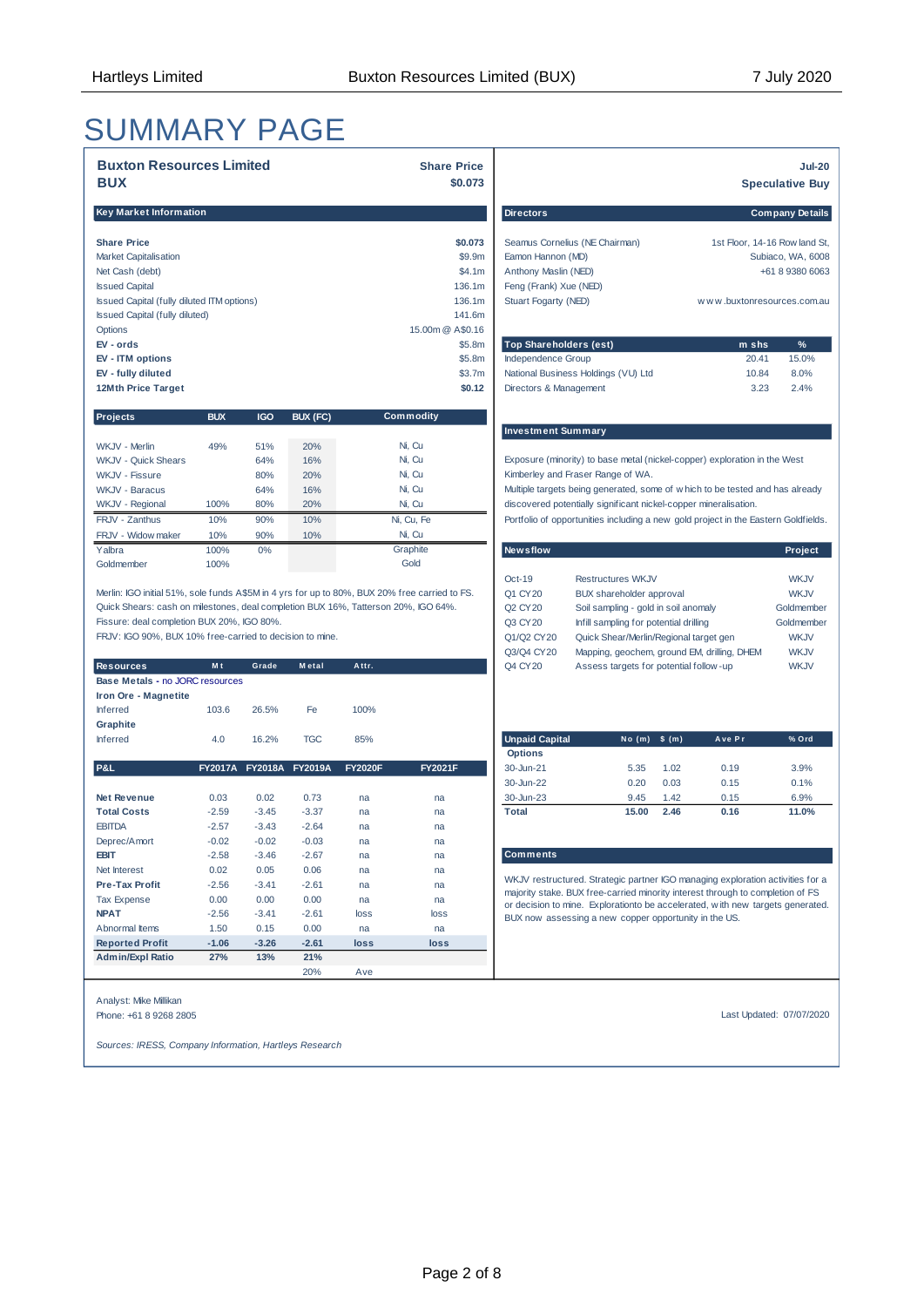# WEST KIMBERLEY WA

*Belt-scale opportunities for nickel-copper sulphide deposits* 

The West Kimberley region offers belt-scale opportunities for nickel-copper-cobalt sulphide deposits, the project area is ~100 km NE of Derby and lies within a similar tectonic setting as Panoramic Resources (PAN) Savannah nickel-copper mine. Double Magic lies within the King Leopold Orogen, whereas, Savannah falls within the Halls Creek Orogen. The latest West Kimberley Joint Venture (WKJV) ownership structure is best summarised on Fig.1.



# *Project Location*

*Fresh outcropping nickel-copper sulphides have been discovered at the Quick Shears prospect*

### Source: Buxton Resources Limited

Exploration within the region over the last few years has been largely focused on the Merlin prospect, following the discovery of magmatic (massive) nickel-copper sulphides in Aug'15. While ore grade intercepts have been reported, to date no deposits have been delineated. Merlin exploration is currently focused on deeper, potentially larger systems, which may take some time to uncover.

In late-May 2019, BUX made the discovery of fresh outcropping nickel-copper sulphides at the Quick Shears prospect. Quick Shears is adjacent to, and along strike of Merlin and contains a large gravity feature interpreted as a prospective package of mafic-ultramafic intrusions (considered highly fertile).

BUX anticipates that its strategic partner IGO will recommence field-based exploration activities in the West Kimberley this month (July'20). The restart of activities follows the recent lifting of regional travel restrictions relating to the COVID-19 pandemic.

Proposed work, funded by IGO, includes deep diamond drilling at Merlin, ground EM in the neighbouring Quick Shears prospect and ground reconnaissance of EM targets from a regional survey over the region (within the WKJV).

*Source: BUX*

*BUX discovered nickel-copper sulphides at Merlin in Aug'15*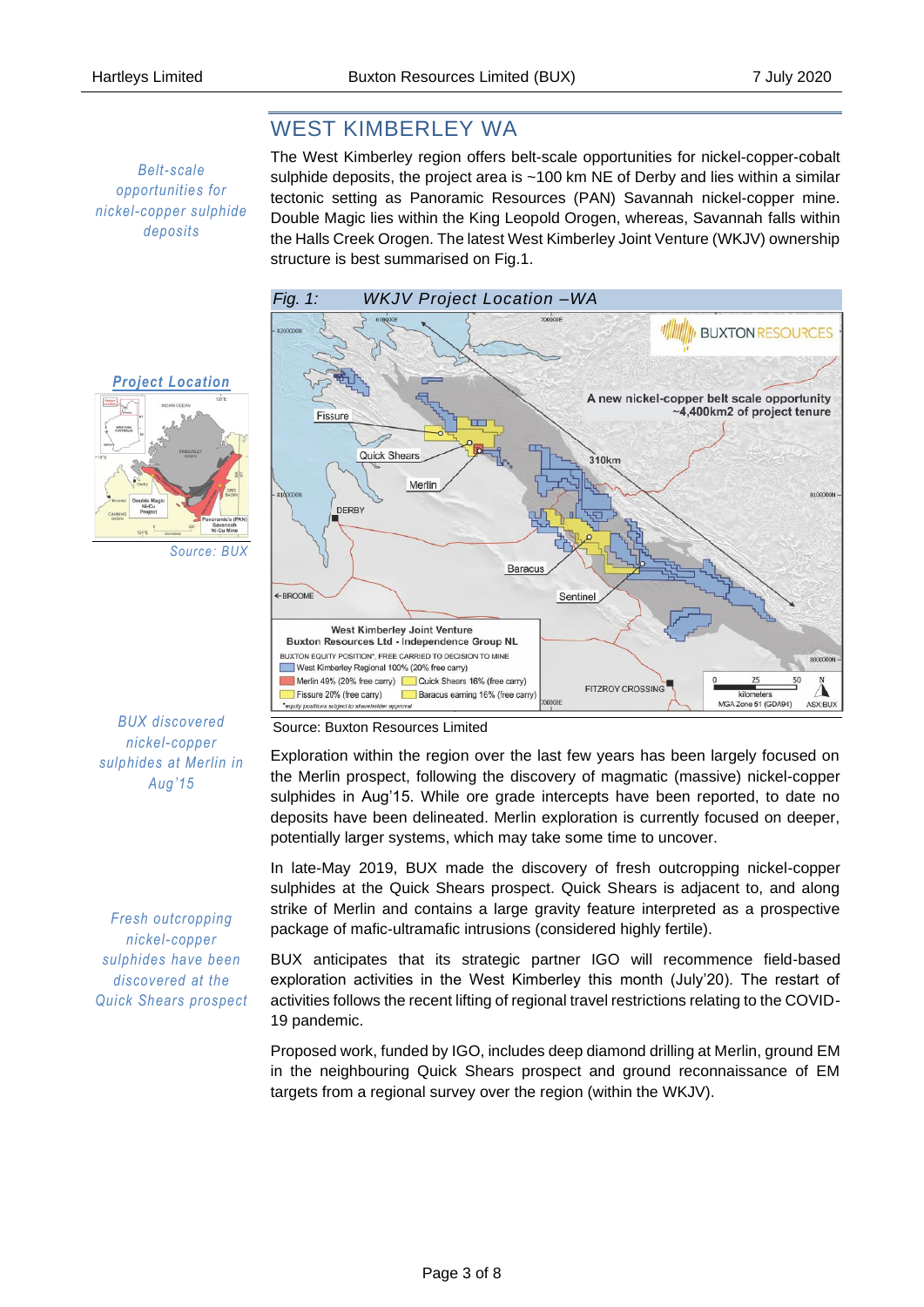

Source: Buxton Resources Limited

Two deep diamond holes are proposed at Merlin, planned to be drilled each to a depth of ~1,100m. The holes will test the geological and structural model for the main mineralised system down-dip, and also be positioned to test the core of the gravity high and a weakly constrained high-powered (HT SQUID) EM conductor at depth. The diamond holes will provide deep down-hole positions for EM, which could be key to unlocking significant value. Drilling is expected to take place in the SepQ.

*Two deep diamond holes are proposed at Merlin, planned to be drilled each to a depth of ~1,100m*



Source: Buxton Resources Limited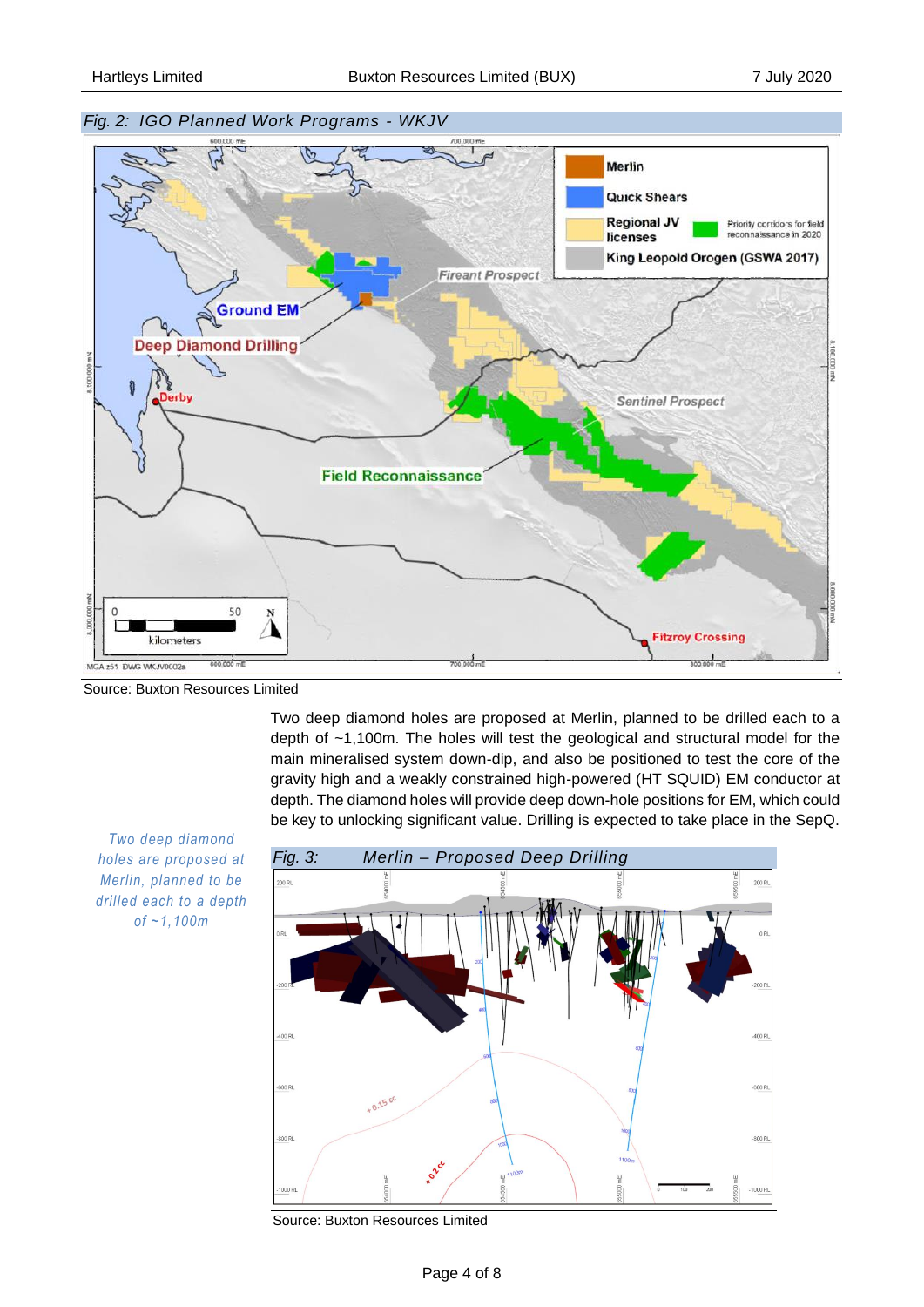*Quick Shears is adjacent to, and along strike of Merlin and contains a large gravity feature interpreted as a prospective package of mafic-ultramafic intrusions, considered highly fertile for more nickel-copper sulphide accumulations*

Quick Shears is adjacent to, and along strike of Merlin and contains a large gravity feature interpreted as a prospective package of mafic-ultramafic intrusions, considered highly fertile for more nickel-copper sulphide accumulations.

In late 2019, IGO flew a regional Spectrem airborne EM survey over the ground, generating a number of conductors which are planned to be followed up. Some 13 EM targets were previously flagged for follow-up from the existing ground (SQUID) EM data, with a further 6 Spectrem targets within the immediate Quick Shears area to be followed up with ground EM to prioritise targets for later-date drill-testing.



Source: Buxton Resources Limited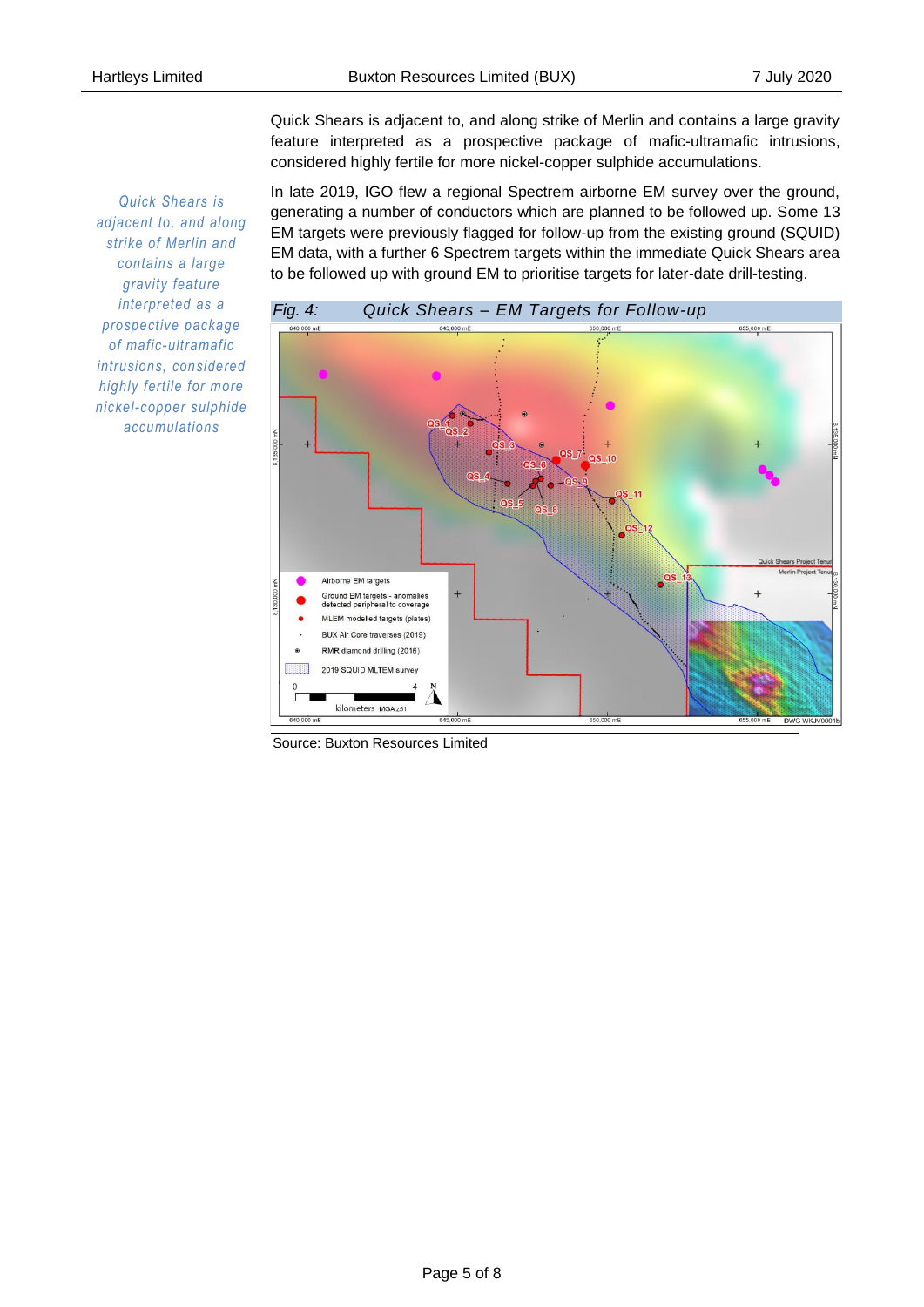# PRICE TARGET – HIGHLY SPECULATIVE

Our BUX price target is considered highly speculative.

The Company has highly prospective ground holdings in the Kimberley and Fraser Range regions of WA. Both areas contain quality base metal deposits, in particular the Panoramic Resources (PAN) Savannah nickel-copper mine (Kimberley) and Independence Group (IGO) Nova nickel-copper mine (Fraser Range), but are still considered under explored.

BUX's Fraser Range exploration tenure is considered early stage with prospective mafic-ultramafic units containing magmatic nickel sulphides (fertile) confirmed, but no economic deposits have as yet been defined. Exploration is managed by IGO and any exploration success could have a positive effect on BUX's share price, who retain a free-carried 10% interest through to a decision to mine.

BUX's West Kimberley ground is more extensive than tenure held in the Fraser Range, and BUX's ultimate project interest is higher (though still minority). Mineralisation at Merlin (discovered by BUX) is regarded as typical magmatic nickelcopper in massive sulphides (with cobalt) and lies within a similar tectonic setting to Savannah. Quick Shears appears to be an exciting new discovery, and we look forward to the report of aircore drill results and identified EM conductors which could generate new drill targets.

Our latest price target for BUX of 12cps is derived from a change in potential project interest, peer metric analysis and perception of exploration value in the search of new deposits. Current cash backing is around 3cps.

| <b>Hartleys BUX Price Target</b><br>Fig. 5:             |           |           |          |
|---------------------------------------------------------|-----------|-----------|----------|
| <b>Price Target Methodology</b>                         | Weighting | 7/07/2020 | 12 Month |
| Peer metric - Discovery Savannah-like operation 20% BUX | 35%       | \$0.16    | \$0.17   |
| Peer metric - nickel prod/dev/expl (median)             | 30%       | \$0.05    | \$0.05   |
| <b>Exploration value</b>                                | 20%       | \$0.16    | \$0.17   |
| Cash Backing                                            | 15%       | \$0.03    | \$0.03   |
| Risk weighted composite                                 |           | \$0.11    |          |
| 12 Months Price Target                                  |           | \$0.12    |          |
|                                                         |           |           |          |
| Shareprice - Last                                       |           | \$0.073   |          |
| 12 mth total return (% to 12mth target + dividend)      |           | 58%       |          |

Source: Hartleys Research

*Our BUX price target is considered highly speculative*

*Latest price target of 12cps (from 20cps)*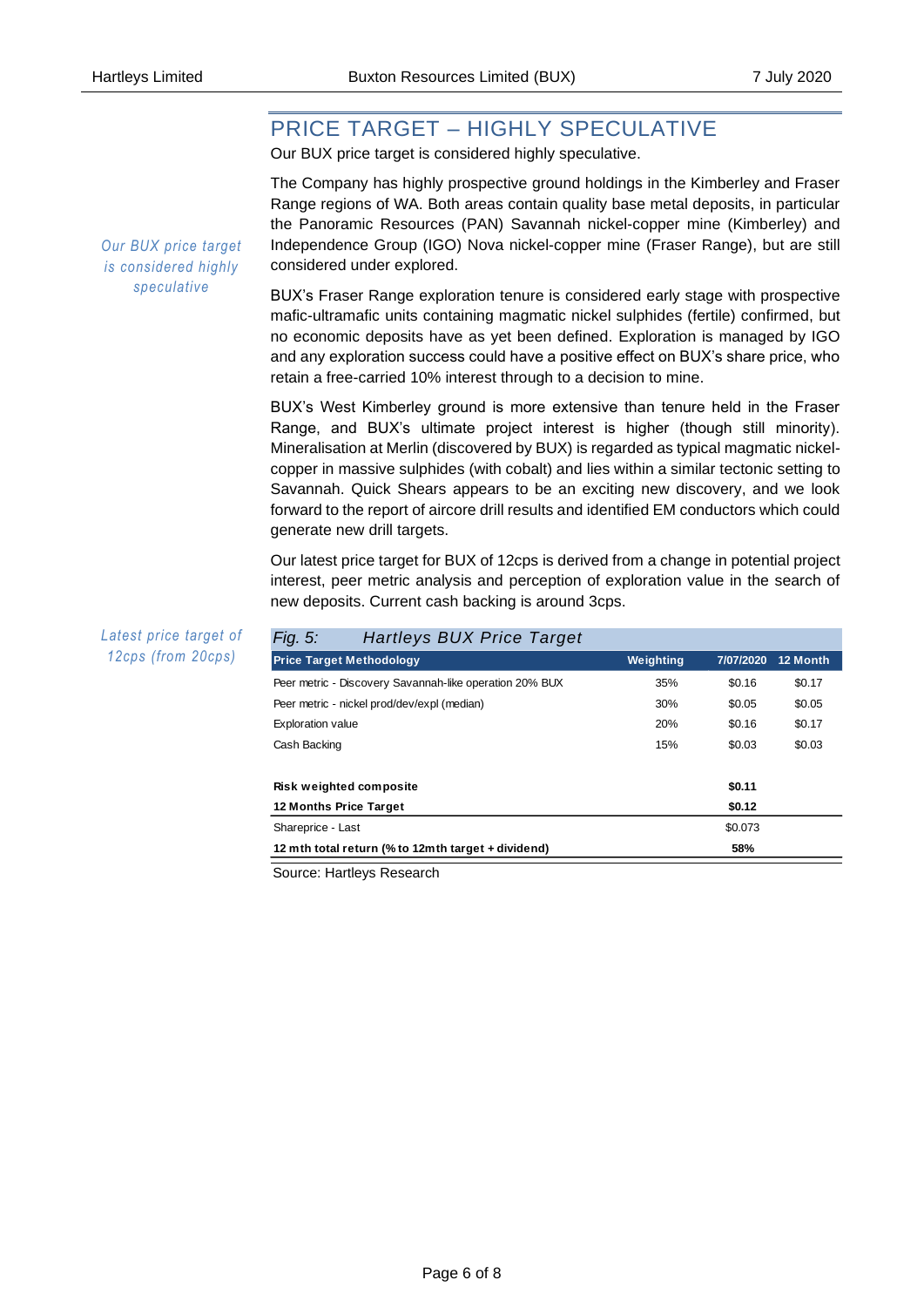## RISKS

Key risks for BUX include making an economic discovery and obtaining funding for ongoing exploration. Weather, land access, drill rig availability, retaining key people are all risks.

| Fig. 6: Key Risks                  |                                            |                                                               |                                                                                                                                                                                                                                                                                                                                                                                                                               |  |  |
|------------------------------------|--------------------------------------------|---------------------------------------------------------------|-------------------------------------------------------------------------------------------------------------------------------------------------------------------------------------------------------------------------------------------------------------------------------------------------------------------------------------------------------------------------------------------------------------------------------|--|--|
| <b>Assumption</b>                  | <b>Risk of not realising</b><br>assumption | Downside risk to share<br>price if assumption is<br>incorrect | <b>Comment</b>                                                                                                                                                                                                                                                                                                                                                                                                                |  |  |
| Funding for ongoing<br>exploration | Low-Med                                    | Med-High                                                      | BUX has a strategic partnership with IGO, with<br>IGO earning in to a number of projects. We<br>estimate BUX has a current cash position<br>~\$4M. The Company has a number of options<br>to raise additional funds for future exploration,<br>including new equity issuances and potential<br>new joint venture deals. The Company<br>operates under a lean corporate structure (low<br>cost base).                          |  |  |
| Preliminary BUX price target       | Med                                        | Meaningful                                                    | We have made a number of large assumptions<br>in our largely on peer metrics, based on<br>incomplete information (ie no nickel resources,<br>reserves or development studies). BUX has no<br>production history. Any changes to our<br>assumptions have both upside and downside<br>risks.                                                                                                                                    |  |  |
| <b>Discovery Success</b>           | Med-High                                   | Med                                                           | The Company has confirmed a new Ni-Cu<br>sulphide discovery but with only a few holes<br>into mineralisation, size and overall grade<br>cannot be determined (economic viability is<br>unknown). BUX's management team has a<br>high level of technical expertise and will now<br>commence a full technical review of data prior<br>to planning the next phase of exploration,<br>which does provide some level of comfort in |  |  |
| <b>Commodity Prices</b>            | Med                                        | Med-High                                                      | the program(s) ahead.<br>The projects remain highly sensitive to<br>commodity price movements and sentiment.<br>Current exploration focus is nickel, copper and<br>qold.                                                                                                                                                                                                                                                      |  |  |
| Conclusion                         |                                            | undervalued.                                                  | At this stage we consider the assumptions have a medium to high risk of not being achieved.<br>We have a highly speculative valuation on BUX based on a number of large assumptions, but the Company's<br>extensive project portfolio within highly prospective terrains and low current market cap, implies the Company is                                                                                                   |  |  |

Source: Hartleys Research